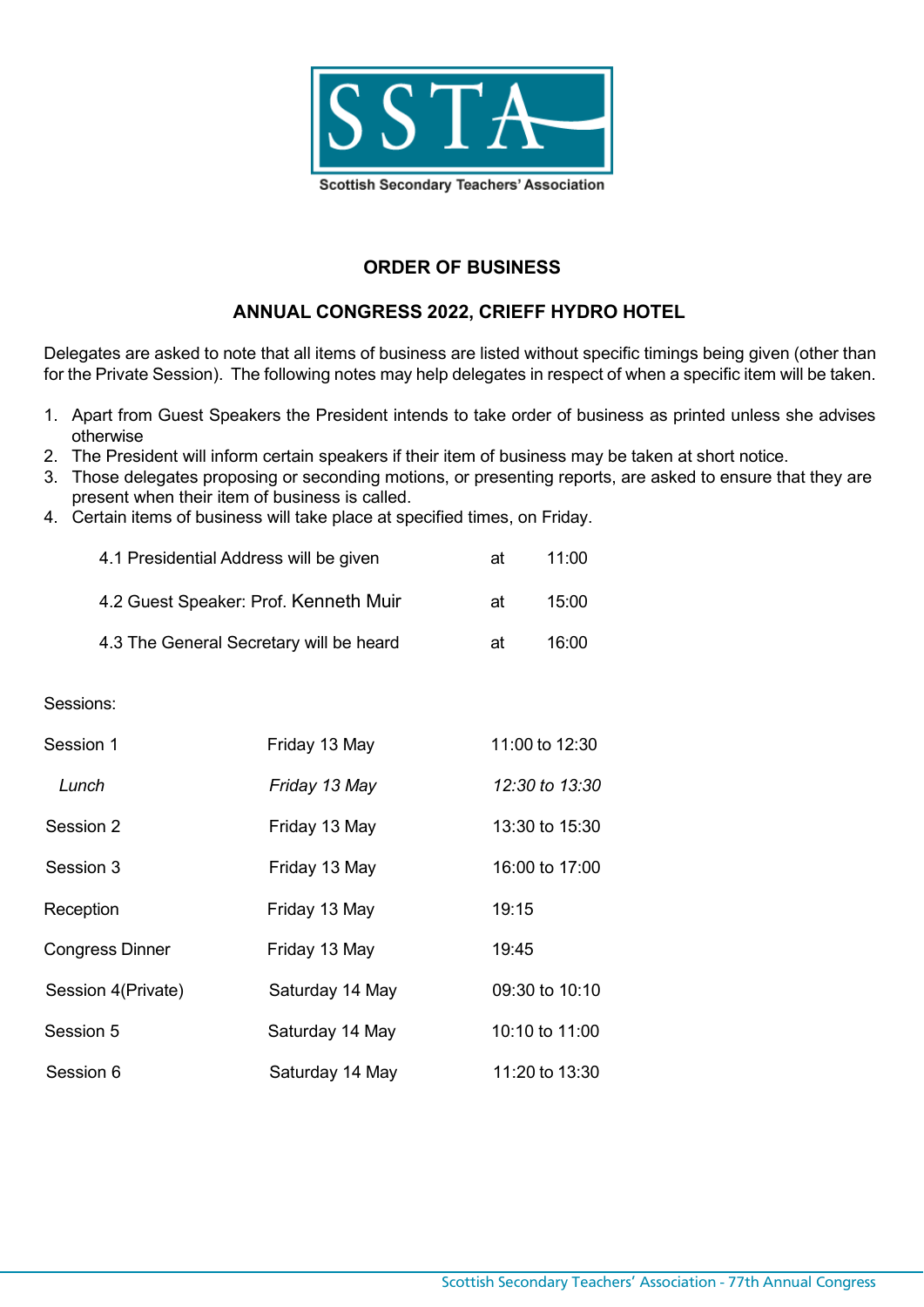- **1 Welcome – Catherine Nicol, President**
- **2 Announcements**
- **3 Sederunt**
- **4 Apologies for Absence**
- **5 Order of Business**
- **6 Minutes of Congress - 2 October 2021**
- **7 Presidential Address – Catherine Nicol**
- **8 Report of the General Secretary – Seamus Searson**
- **9 Guest Speaker – Professor Kenneth Muir, University of the West of Scotland**
- **10 Salaries and Conditions of Service**
	- **a) SNCT Report – Paul Cochrane**
	- **b) SNCT Support Group Report – Fiona Dalziel, Assistant General Secretary**
	- **c) Salaries and Conditions of Service Committee Report – Paul Cochrane**
	- **d) Motions**

### **Motion A**

Congress calls on the Scottish Government to direct Local Authorities to recognise the critical nature of excessive class contact time in obstructing progress in CFE by allocating 90 minutes per week to teachers within the WTA as an interim measure before full implementation of the 21 hours maximum teaching time.

# *Proposer: Paul Cochrane (Salaries and Conditions of Service Committee)*

### **Motion B**

Congress notes the failure of COSLA to recognise the importance of school teachers in the education system and its failure to enter into respectful negotiations with the SNCT Teachers' Side throughout the pandemic and notably during the current teacher pay negotiations.

Congress calls on the Scottish Government to remove COSLA from the SNCT (the tripartite negotiating body for teachers' pay and conditions) and enter into direct negotiations with the Teaching Unions.

# *Proposer: Andy Sinclair (Salaries and Conditions of Service Committee)*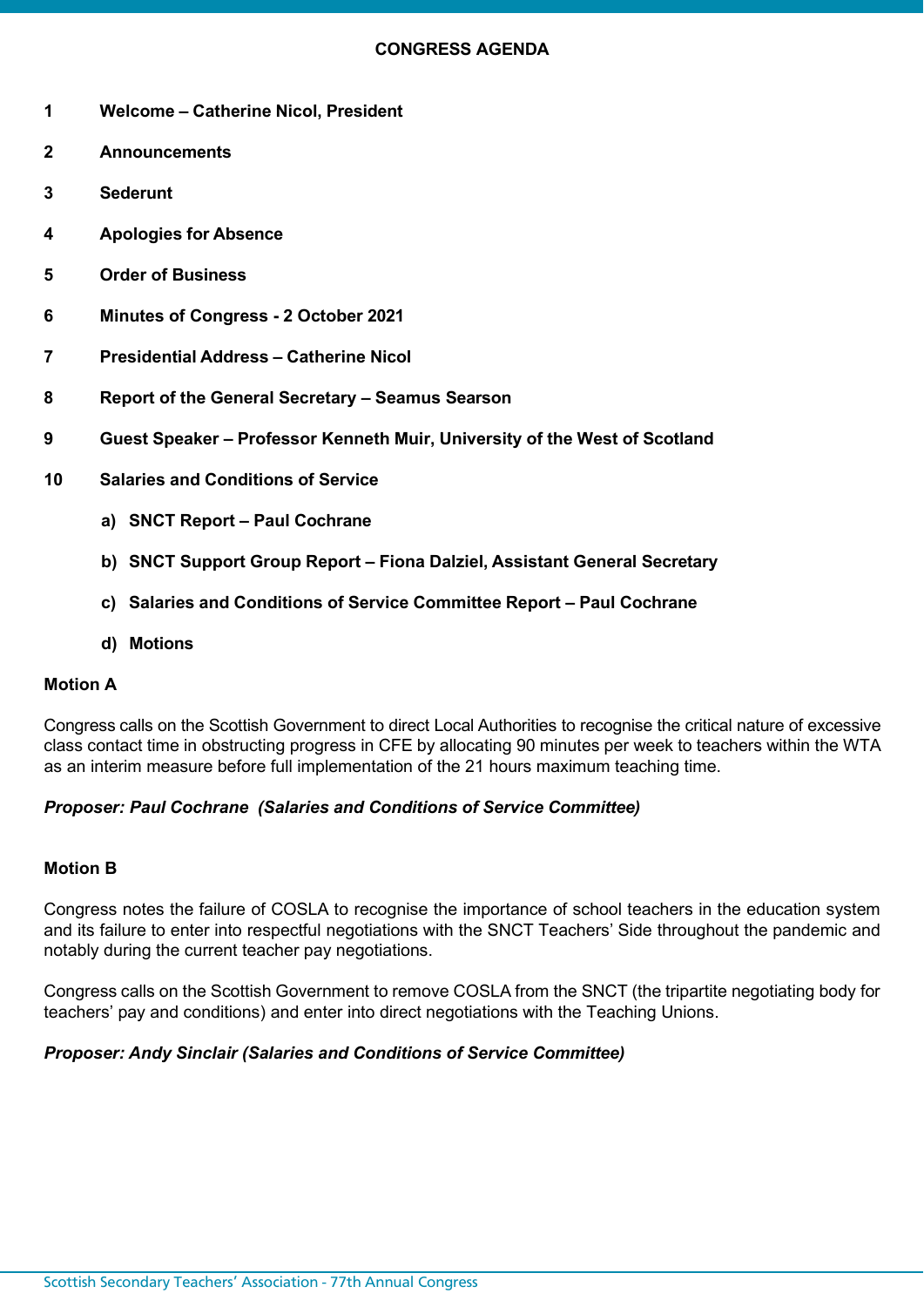# **Motion C**

Congress is alarmed by the inconsistent approach by Local Authorities to the place of Home Economics in the curriculum and the failure to ensure that all pupils at all ages in secondary schools have their entitlement to Home Economics fulfilled.

Congress notes the findings of the recent SSTA survey on Home Economics which highlights the excessive workload expected of Home Economic teachers which is often ignored by Local Authorities. There is a concern that this suggests discrimination of these specialist and predominantly female teachers.

Congress calls upon the Scottish Government for

- i) a major review of Home Economics and its place in the curriculum
- ii) a major recruitment programme for Home Economic teachers
- iii) trained technician support for HE
- iv) a commitment at SNCT to ensure that Home Economics teacher workload is recognised and measures adopted to ensure that the exploitation of HE teachers ceases.

# *Proposer: Sally Shearer (Salaries and Conditions of Service Committee)*

# **Motion D**

Congress welcomes the Scottish Government's manifesto commitment to reduce the maximum amount of pupil contact time from 22.5 hours to 21 hours per week, believing that for Scotland's pupils to receive the quality of education they deserve, Scotland's teachers require sufficient time to enable this to be delivered.

However, Congress is concerned that the Scottish Government and COSLA have not shown the willingness to increase salary levels sufficiently to address the current shortages of secondary teachers being experienced by schools across the country, let alone to increase the numbers of secondary teachers to the levels that will be required for the manifesto commitment to be achieved.

Congress therefore calls on the Scottish government to make delivering on this manifesto commitment a top priority and to support this by financing the kind of pay increase for teachers that will be needed to attract sufficient extra secondary teachers into the profession.

Congress also calls for the SNCT handbook to be updated to change the formula for 'personal time' from a 1/3rd of maximum pupil contact time, at present, to 3/7th when maximum contact time is reduced to 21 hours, so as to ensure that all the extra time removed from teaching duties is added to the proportion of time under the direct control of individual teachers.

### *Proposer: Gordon West (Executive Committee)*

### **Motion E**

Congress calls upon the Scottish Education Secretary and the SNCT to instigate an immediate review of the priorities in the School Working Time Agreement (WTA).

The WTA mechanism, which is supposed to control the amount of time teachers must commit to collegiate tasks to 5 hours per week within the notional 35 hour working week, has proved itself unable to protect teachers from excessive, unplanned, additional work pressures in the face of continual changes to course content and assessment arrangements being made by Scotland's exam body.

A new agreement must put the role of teaching and learning related tasks in the classroom as the overriding priority, reduce time spent on other tasks and ring-fence significant time to be available, should changes to course content or assessment arrangements generate work that needs to be completed during the life of a current Working Time Agreement.

### *Proposer: Stuart Hunter (Executive Committee)*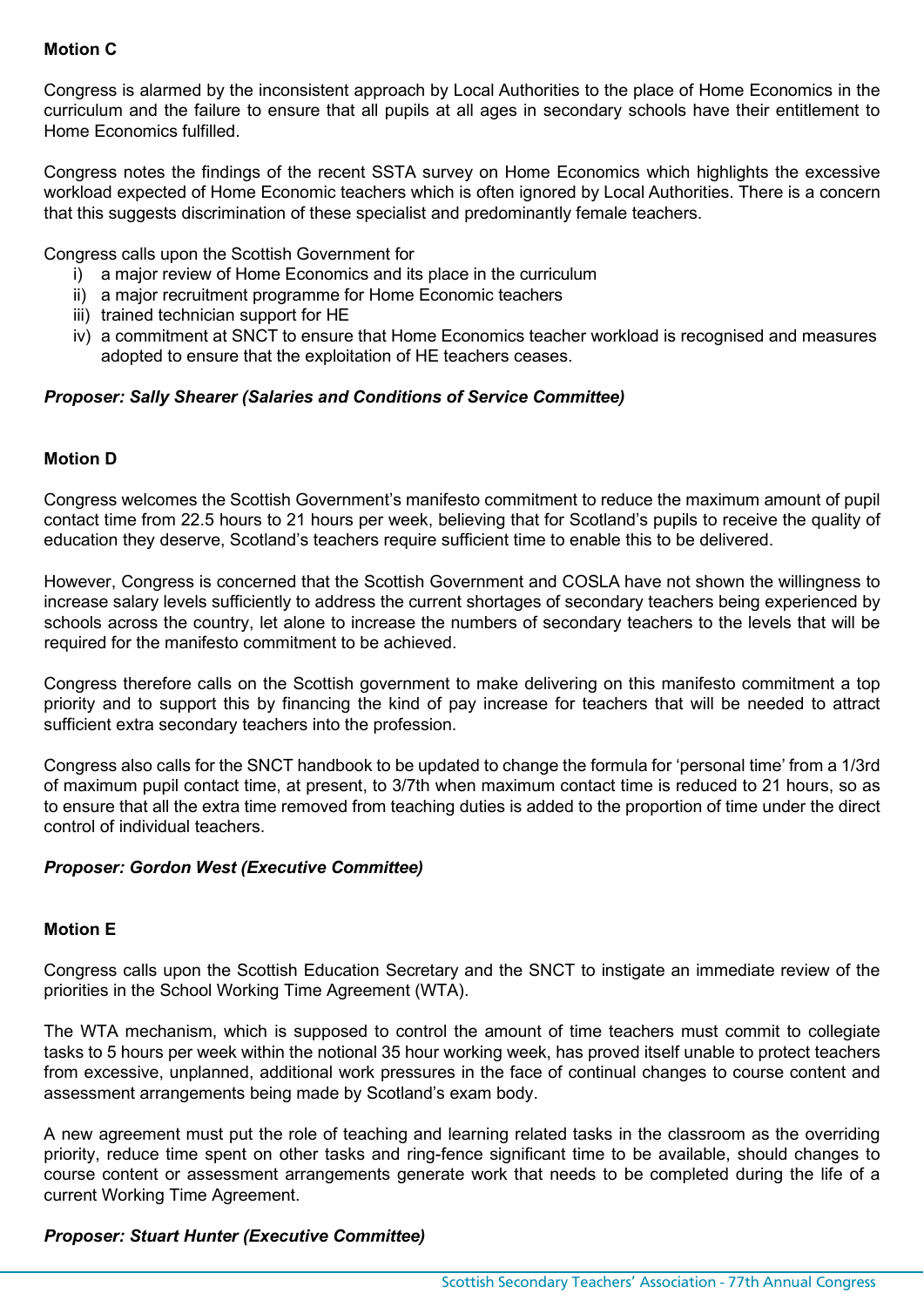#### **11 Education**

- **a) SQA Report – James Cowans**
- **b) Report of Education Committee – James Cowans**
- **c) Motions**

### **Motion F**

Congress calls on the Scottish Government to ensure that teachers' professional associations are given the opportunity to engage fully in consultations and planning relating to any changes arising from Professor Muir's report "Putting Learners at the Centre: Towards a Future Vision for Scottish Education".

### *Proposer: John Guidi (Education Committee)*

# **Motion G**

Class sizes should reflect the workload involved in meeting learners' needs. To achieve excellence and equity for all learners, and to reduce teacher workload, archaic maximum class size arrangements which do not meet modern curricular aspirations must be reviewed.

Congress calls on the Scottish Government to work with the SNCT to dynamically reduce maximum class sizes, thereby addressing the spectrum of learners' needs.

# *Proposer: Peter Thorburn (Education Committee)*

# **Motion H**

Congress notes that education has changed considerably since the division of subjects into practical and nonpractical subjects for maximum class size purposes. It also notes that the proportion of pupils with significant additional support needs, and often requiring more individual teacher time and input, is much higher than when the current maximum class sizes were set.

Congress believes that, in light of the current education landscape, the time for maximum class sizes to be reviewed is well overdue and calls on the Government to instigate such a review without delay.

### *Proposer: Casey Enkel (Aberdeenshire District)*

## **12 Relationships and Behaviour**

- **a) SAGRABIS Report, Gordon West**
- **b) Motions**

### **Motion I**

More than ever teachers report feeling stressed and vulnerable as a result of behaviour issues amongst pupils which are currently beyond schools' ability to address. Poor behaviour impacts negatively on learning and teaching and the wellbeing of the whole learning community. Teachers and pupils are entitled to a safe working and learning environment.

Congress calls on the Scottish Government to carry out an urgent review of behaviour support and management in schools to identify and fund additional resources which aim to ensure that teachers and pupils are fully supported.

### *Proposer: Kirsten Herbst-Gray (Education Committee)*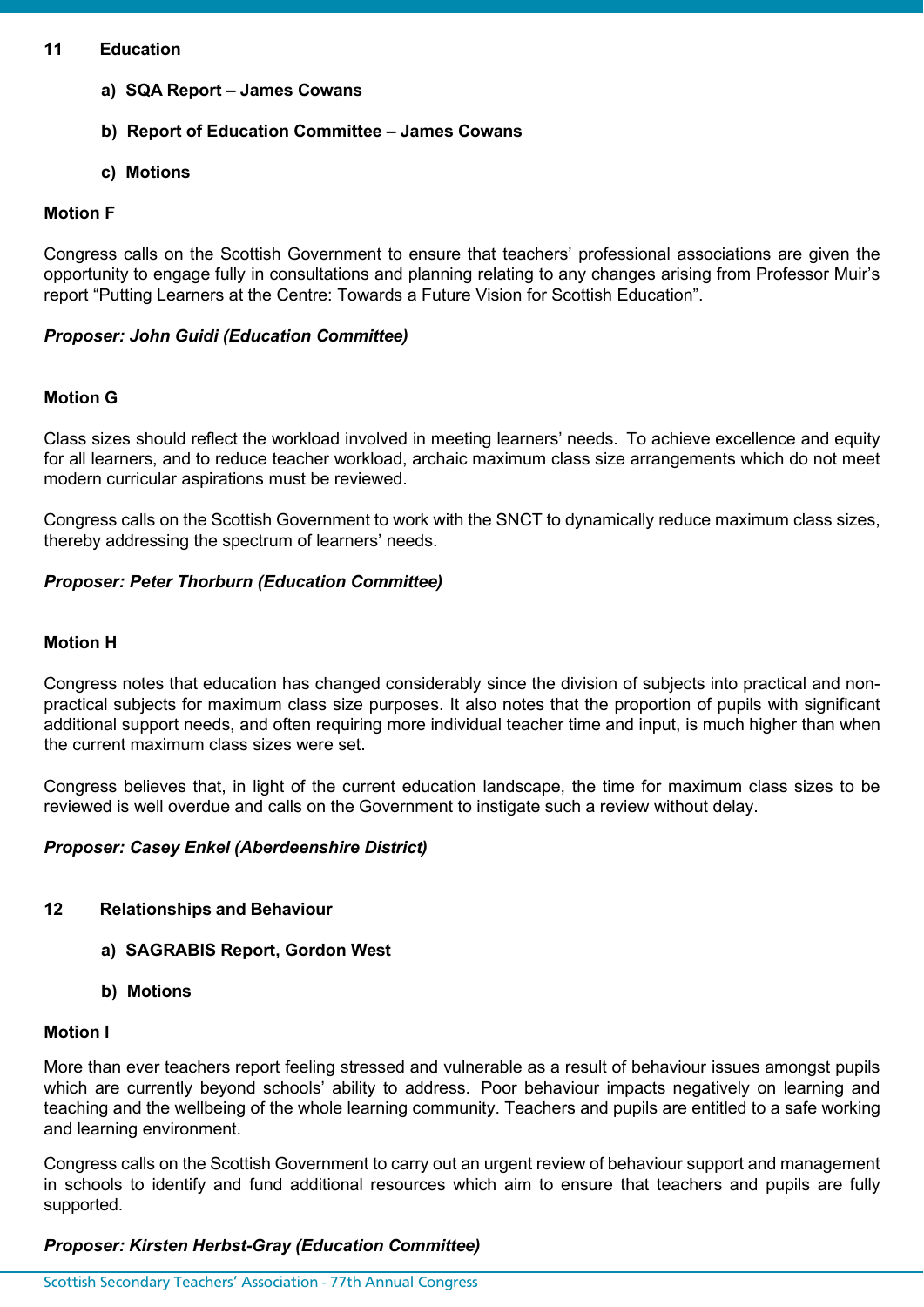## **13 GTCS**

**a) Professional Update: Steering Group Report – John Guidi**

# **14 Additional Support Needs Committee**

- **a) Report of the Committee – Ruth Nicoll**
- **b) Motions**

### **Motion J**

With regard to the Scottish Government's revised GIRFEC documentation, Congress calls for the role of Named Person to be allocated only to staff of sufficient seniority, with a full training programme for the role and appropriate responsibility payment.

Congress further calls for sufficient protected time to be allocated to this important role within a school, particularly in view of the extensive communication with external agencies called for in the documentation.

# *Proposer: Ruth Nicoll (Additional Support Needs Committee)*

### **15 Equalities Committee**

- **a) Report of the Committee – Maggie Nesbitt**
- **b) Motion**

### **Motion K**

In line with the Equalities Duties on Public Bodies, Congress calls on Scottish Local Authorities to continue to record and monitor the sex of employees as part of addressing Equalities of the protected characteristic Sex. This should be supplemented by also seeking information on the Gender Identity of employees to help monitor and address Equalities of transgender members of staff.

### *Proposer: Maggie Nesbitt (Equalities Committee)*

- **16 Health, Safety & Wellbeing Committee**
	- **a) Report of the Committee – Grant McAllister**
	- **b) Motion**

### **Motion L**

Congress supports the Government's intention to reduce class contact time for teachers. Congress notes that, for this to be achievable across all subject areas, meaningful targets for Initial Teacher Education (ITE) and student teacher recruitment in specialist subjects such as Technical are required.

Congress is also concerned that Post Graduate Diploma in Education ITE training in technical subjects lacks sufficient instruction on practical woodworking and metalworking skills, relying on teachers in placement schools to provide this. Congress calls for this to become an integral part of the ITE training course for these students.

### *Proposer: TBC (Health, Safety & Wellbeing Committee)*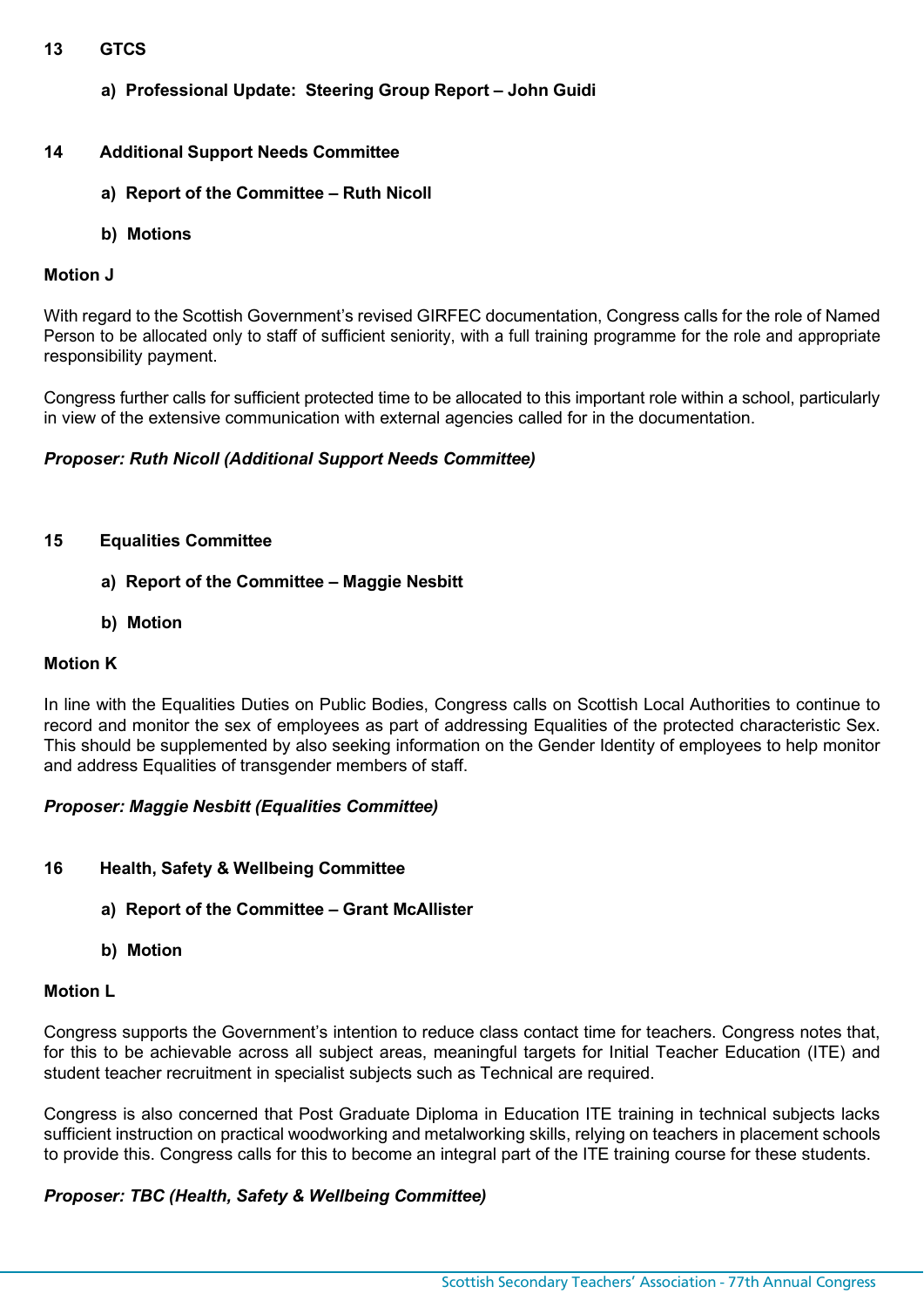### **Motion M**

Congress congratulates the Scottish Government and COSLA in their ambition to support the mental health of young people as part of their COVID recovery plan

Congress calls on these bodies to extend this ambition to improve mental health in schools to include staff. This would require free meaningful support and active strategies to improve staff wellbeing.

### *Proposer: TBC (Health, Safety & Wellbeing Committee)*

#### **Motion N**

Congress recognises that the past two sessions have been challenging for all PGDE students and Newly Qualified Teachers (NQT). These challenges have resulted in a lack of ITE instruction and placement practice for practical subject students. Congress calls for a programme of further practical instruction throughout the NQT year for all practical subject teachers.

*Proposer: TBC (Health, Safety & Wellbeing Committee)*

**17 Senior Managers' Advisory Committee**

**a) Report of the Committee – No Report**

**18 District Motions**

*Nil*

- **19 Reports of Representatives on Outside Bodies**
	- **a) Scottish Joint Committee on Religious and Moral Education – Stuart Hunter**

**Votes of Thanks – Stuart Hunter, Vice President**